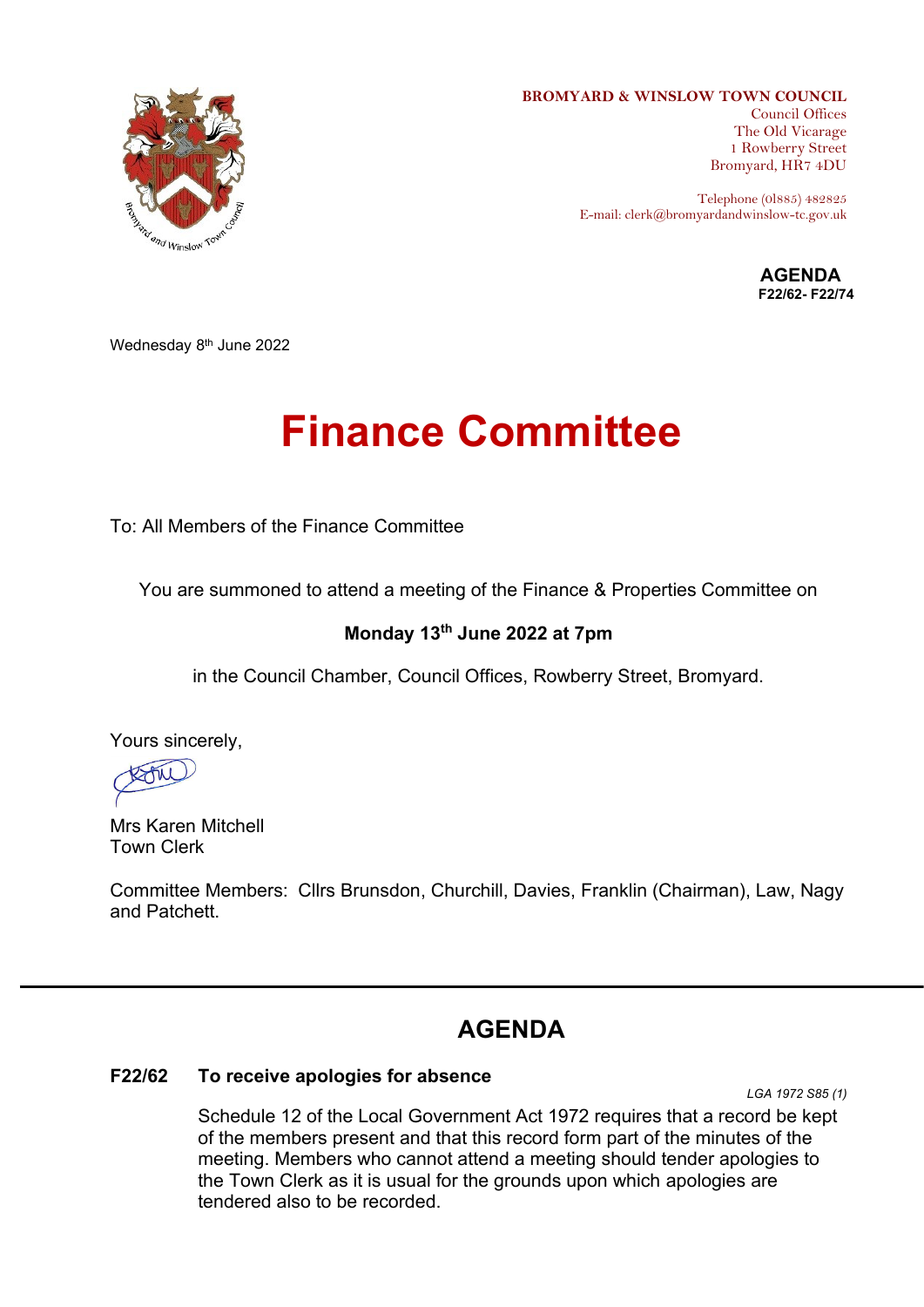# **F22/63 To receive any Declarations of Interest and written requests for dispensations.**

*Local Authorities (Model Code of Conduct) Order 2007 SI No. 1159*

Members are invited to declare disclosable pecuniary interests and other interests in items on the agenda as required by the Bromyard and Winslow Town Council Code of Conduct for Members and by the Localism Act 2011.

*Note: Members should leave the room during the discussion and voting on matters in which they have a disclosable pecuniary interest. Requests for dispensations must be in writing, addressed to the Town Clerk and received as soon as possible before the meeting.* 

# **F22/64 To confirm as a correct record and sign the Minutes of the Finance & Properties Committee Meeting held on Monday 9 th June 2022**

*LGA 1972 Sch 12 para 41(1)*

**F22/65 Exclusion of members of the Public and Press** *LGA 1972 ss 101, 102* To agree any items to be dealt with after the public (including the press) have been excluded as publicity would prejudice the public interest by reason of the confidential nature of the business to be transacted.

#### **F22/66 Finance**

- 1. To receive the Income & Expenditure by Account Code as at 31<sup>st</sup> May 2022.
- 2. To receive the Bank Reconciliation Statements for May 2022.

A member, other than the Chairman, to initial the Bank Statements and Petty Cash book.

3. Accounts for Scrutiny – Members to review schedule against invoices and confirm payment.

| <b>Invoices</b>                           |                                                                          | <b>Net</b> | Vat      | Total    |
|-------------------------------------------|--------------------------------------------------------------------------|------------|----------|----------|
| K T Gooch                                 | Photocopier charges                                                      | 112.57     | 22.52    | 135.09   |
| Adrian Hope Tree Srvs.                    | <b>Annual Tree inspection</b>                                            | 220.00     | 44.00    | 264.00   |
| <b>Neil James</b>                         | Replace brokendown pipe at Old                                           | 112.00     | 22.40    | 134.40   |
| Construction                              | Vicarage                                                                 |            |          |          |
| <b>G W Shelter Solutions</b>              | Refurbish 4 x bus shelters                                               | 1,624.29   | 324.86   | 1,949.15 |
| Larry Lindsay                             | Piper - lighting of the Jubilee<br>beacon                                | 120.00     | 0.00     | 120.00   |
| <b>Greendawn Accounting</b>               | Internal Audit YE 31.03.22                                               | 378.70     | 75.74    | 454.44   |
| <b>Whitbourne Mugworks</b>                | Jubilee mugs (x100)                                                      | 300.00     | 0.00     | 300.00   |
| Gazebo Shop                               | 3m x 3m Gazebos (x4) GPV fund                                            | 1,620.07   | 324.01   | 1,944.08 |
| PC Logix Ltd                              | IT support contract                                                      | 20.00      | 4.00     | 24.00    |
| Foodscapes                                | Contract - Jubilee street party and<br>inaugural market (inv 2 of 3)     | 2,000.00   | 0.00     | 2,000.00 |
| <b>K4 Architects</b>                      | MDT contract fee (GPV project)                                           | 5,000.00   | 1,000.00 | 6,000.00 |
| <b>Nifty Communications</b>               | Marketing & Communications<br>Services 2022 (GPV)                        | 2,000.00   | 400.00   | 2,400.00 |
| <b>Printed Banners &amp;</b><br>Signs Ltd | Branded merchandise (GPV)                                                | 1,727.00   | 345.40   | 2,072.40 |
| R Wilks                                   | Fill potholes in carpark, erect<br>hanging baskets, clear bus<br>shelter | 560.00     | 112.00   | 672.00   |
| R Wilks                                   | Grounds maintenance May                                                  | 1,422.50   | 284.50   | 1,707.00 |
| Foodscapes                                | Contract - Jubilee street party and<br>inaugural market (inv 3 of 3)     | 1,000.00   | 0.00     | 1,000.00 |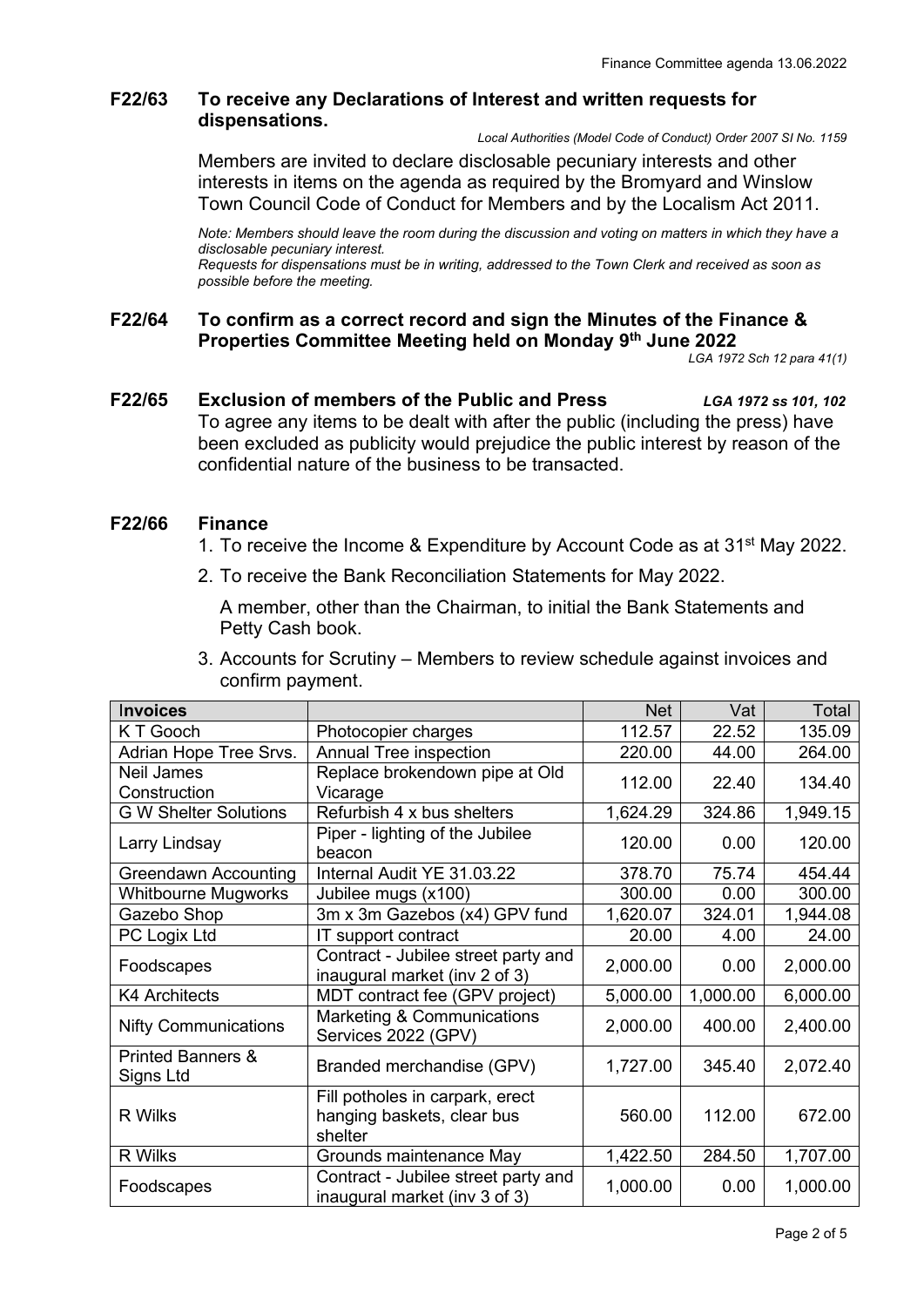| <b>Direct Debit payments</b>         |                                                             | <b>Net</b> | Vat      | Total     |
|--------------------------------------|-------------------------------------------------------------|------------|----------|-----------|
| <b>West Mercia Energy</b>            | Parish Lamps April (sensor)                                 | 8.45       | 0.42     | 8.87      |
| <b>West Mercia Energy</b>            | Parish Lamps April                                          | 55.89      | 2.79     | 58.68     |
| <b>West Mercia Energy</b>            | Electric - Charging Point TR car<br>park April              | 60.48      | 3.02     | 63.50     |
| <b>West Mercia Energy</b>            | Electric - TR toilets April                                 | 38.30      | 1.92     | 40.22     |
| West Mercia Energy                   | Electric - Old Vicarage April                               | 304.27     | 60.85    | 365.12    |
| <b>West Mercia Energy</b>            | Gas - Heritage Centre April                                 | 115.87     | 5.79     | 121.66    |
| <b>West Mercia Energy</b>            | Gas - Old Vicarage April                                    | 273.79     | 54.76    | 328.55    |
| <b>Talk Talk</b>                     | Phones & Broadband                                          | 36.41      | 7.28     | 43.69     |
| <b>Debit card transactions</b>       |                                                             |            |          |           |
| Instant print                        | Platinum Jubilee Flyers (x500)                              | 40.08      | 0.83     | 40.91     |
| The Safety Supply<br>Company         | Litter picking equipment                                    | 64.05      | 12.81    | 76.86     |
| Google Cloud Ltd                     | G Suite backup                                              | 14.83      | 0.00     | 14.83     |
| Microsoft Ireland<br>Operations Ltd. | On-line services (staff email +<br>Office 365 monthly subs) | 28.20      | 5.64     | 33.84     |
| Microsoft Ireland<br>Operations Ltd. | On-line services (Cllrs email<br>monthly subs)              | 60.80      | 12.16    | 72.96     |
| Payments made in between meetings    |                                                             |            |          |           |
| <b>James Hallam</b>                  | Annual Insurance Premium                                    | 6,454.88   | 0.00     | 6,454.88  |
|                                      | Contract - Jubilee street party and                         |            |          |           |
| Foodscapes                           | inaugural market (inv 1 of 3)                               | 2,500.00   | 0.00     | 2,500.00  |
| Initial Washroom                     | Waste disposal April 22- March                              |            |          |           |
| hygiene                              | 23                                                          | 514.51     | 102.90   | 617.41    |
| Quickdraw Supplies Ltd               | Games for Jubilee Picnic on the<br><b>Town Green</b>        | 21.66      | 4.33     | 25.99     |
| Amazon                               | Games for Jubilee Picnic on the<br><b>Town Green</b>        | 103.67     | 20.73    | 124.40    |
|                                      | Games for Jubilee Picnic on the                             |            |          |           |
| Amazon                               | <b>Town Green</b>                                           | 29.15      | 5.83     | 34.98     |
|                                      | Games for Jubilee Picnic on the                             |            |          |           |
| <b>RMS</b> International             | <b>Town Green</b>                                           | 12.49      | 2.50     | 14.99     |
|                                      | Games for Jubilee Picnic on the                             |            |          |           |
| F & F Stores Ltd                     | <b>Town Green</b>                                           | 11.24      | 2.25     | 13.49     |
|                                      | Games for Jubilee Picnic on the                             |            |          |           |
| Juvo Plus Inc                        | <b>Town Green</b>                                           | 13.32      | 2.66     | 15.98     |
|                                      | Games for Jubilee Picnic on the                             |            |          |           |
| Shenzhenshi                          | <b>Town Green</b>                                           | 15.82      | 3.17     | 18.99     |
| <b>SLCC</b>                          | Town Clerk membership fee                                   | 294.00     | 0.00     | 294.00    |
| <b>Totals</b>                        | £                                                           | 29,289.29  | 3,272.07 | 32,561.36 |

- 4. To receive a report of monthly payments for the period  $1<sup>st</sup>$  to  $31<sup>st</sup>$  May 2022. A Member to initial the signature of payments.
- 5. To approve the release of the first half of the Town Mayor's allowance for 2022-23.
- 6. To re-imburse Cllr Churchill for the purchase of flowers to decorate St. Peter's Church for the Platinum Jubilee Civic Service in the sum of £119.40 incl. VAT.
- 7. To note a refund to N Pegler Stonemason for a duplicate payment in the sum of £255.00.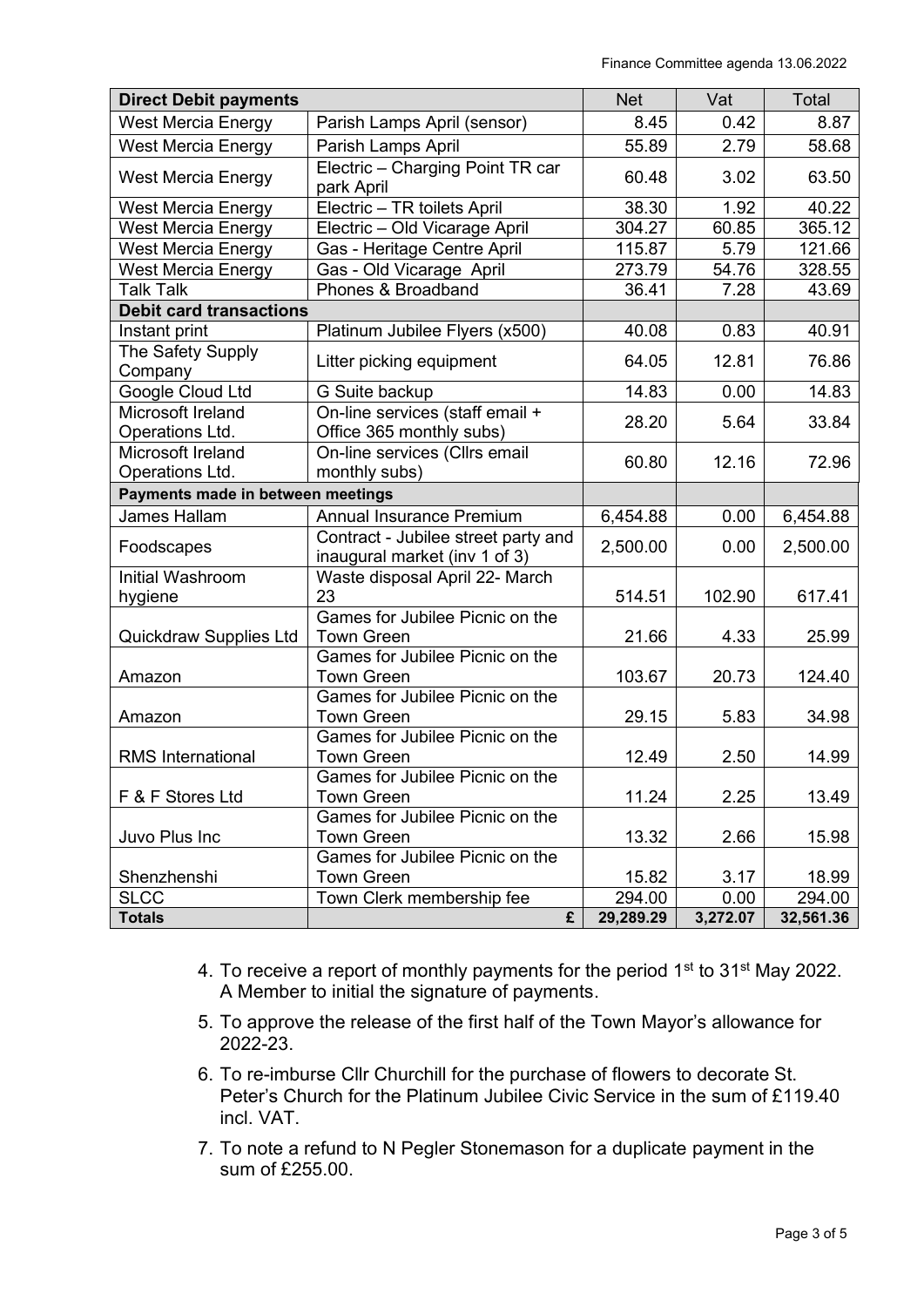#### **F22/67 Grants**

To consider a grant application from Bromyard Community Arts for funding towards the 5<sup>th</sup> Bromyard Community Artwalk taking place from 27<sup>th</sup> August to 4<sup>th</sup> September 2022.

Amount requested £450.

#### **F22/68 Internal Audit**

- 1. To consider the final interim report for 2021/22 following the internal auditor's visit on 17<sup>th</sup> May 2022.
- 2. To consider the re-appointment of Mr Luke Keegan of Greendawn Accounting to carry out the internal audit programme for 2022/23. Total cost including travel is estimated at £795 + VAT.

#### **F22/69 Budget 2022/23**

To review the budget for 2022/23 following end of year transfers and to consider carry forwards.

#### **F22/70 Land Disposal**

To note that the sale of land at Tenbury Road to the Conquest Theatre has been completed and that the net proceeds from the sale in the sum of £9296.00 has been transferred to the Town Council's bank account.

Members are requested to approve the transfer of the above funds to earmarked reserves.

#### **F22/71 Bromyard Extraordinary Towns Maintenance Fund**

To note that following submission of the Town Council's prioritised list of identified projects for the above funding (C22/66 & F22/56 refer), Balfour Beatty Living Places (BBLP) has advised that:

- The A465 is now in the annual plan for 2022-23 and the work is due to take place in August.
- Wicton Lane does not need resurfacing, but it requires patching and then surface dressing. Due to the permitting they are unable to get Wicton Lane on the surface dressing list for this year but could do the patching in preparation for surface dressing in 2023.

As the above items were no longer relevant, BBLP requested that the Council submit additional items within a 4-day timeframe. Give the short time in which to respond the Clerk and Chairman of Finance reviewed the original list and identified items for submission to BBLP, below.

| ID | <b>Work</b><br><b>Comments</b> | <b>TC Comments</b>                                                                                                    |  |
|----|--------------------------------|-----------------------------------------------------------------------------------------------------------------------|--|
| 6  | <b>Structures</b>              | Broad Street - Repoint upstream side of Pier. Also cut tree<br>root causing trip hazard in downstream left embankment |  |
|    | <b>Structures</b>              | Broad Street - Repairs to scoured area under left abutment                                                            |  |
| 8  | <b>Structures</b>              | Railway industrial FB - Consider installing timber approach<br>rails and posts to protect drop off on the west corner |  |
|    | <b>Structures</b>              | Railway industrial FB - clear vegetation build up from<br>footway over structure                                      |  |